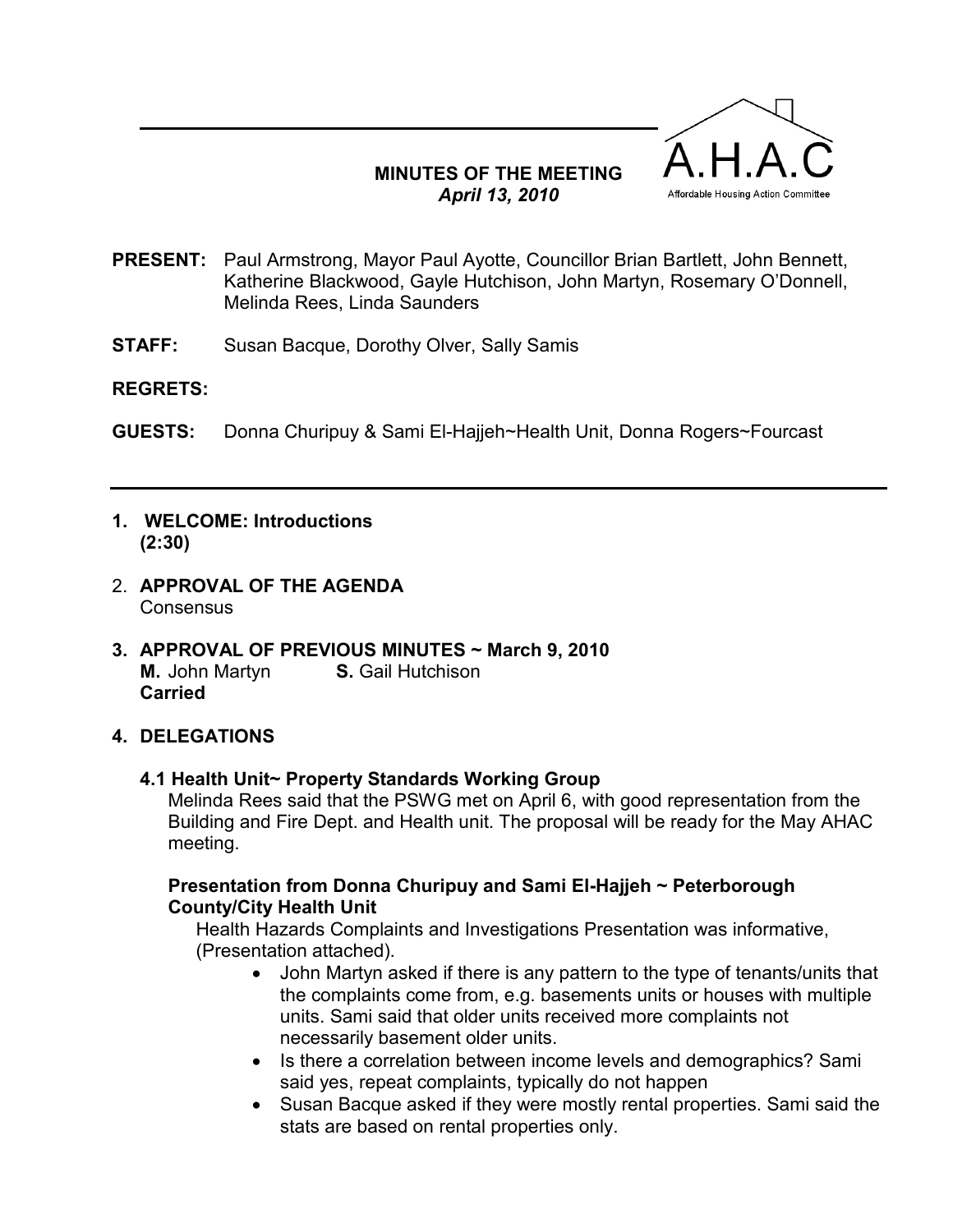## 4.2 Donna Rodgers ~ Fourcast

Shelter Outreach Presentation was informative, (Presentation attached)

- Demographics of clients: women tend to be 24-35 years of age with a history with CAS either for themselves or their own children; men mostly over 65 but some 18 year olds.
- Donna gave an example of a situation that happened a month ago at Brock Mission. This man was released into Peterborough after a 12-month stay in the Whitby Psychiatric Forensic hospital with two Risperidone pills. A staff person there had gut feeling about the man, she knew with two pills that they had about 12 hours before his psychiatric symptoms would emerge. Consents from the Whitby doctor were sent to PRHC. A crisis nurse was brought in and the man was given a four-month's prescription.
- We need more staff to provide the right services for the right people.

# 5. COMMUNITY UPDATES

### 5.1 Poverty Reduction Network

• John Martyn said the "Neighbours in Action" community group is holding a BBQ June 15 in Sherbrooke Park. There will be representation from the City Recreation, Social Services Dept., Police, Health unit and the school board. There are 13-14 people including parents on the planning committee. The school board is giving office space at Prince of Wales School for the police and health unit to set up.

## 5.2 CMHA

• Linda Saunders said there are 8 supportive housing rent supplements in development. There have been conversations with the CE-LHIN. CMHA is providing the bricks and mortar; Fourcast providing services and rent supplements with private landlords have been arranged.

## 5.3 Homelessness Working Group

- Paul Armstrong and Dorothy Olver said that the key priority now is to identify the clientele. There is work to be done under the heading "Harm Reduction". A good inventory of Services is needed.
- Next meeting is in May

#### 6. BUSINESS ARISING FROM PREVIOUS MEETING

- 6.1 Property Standards Working Group Proposal Deferred
- 6.2 AHAC's political involvement in the 2010 Municipal Election **Deferred**

## 7. REPORTS FROM SUB-COMMITTEES

## 7.1 Community Education

Paul Armstrong said that excellent progress is being made with regular meetings. The committee met last week with the Director of Health Rosanna Pellizzari and she is very interested in being a guest author for HIF 2010.

#### 7.2 Services

No Report